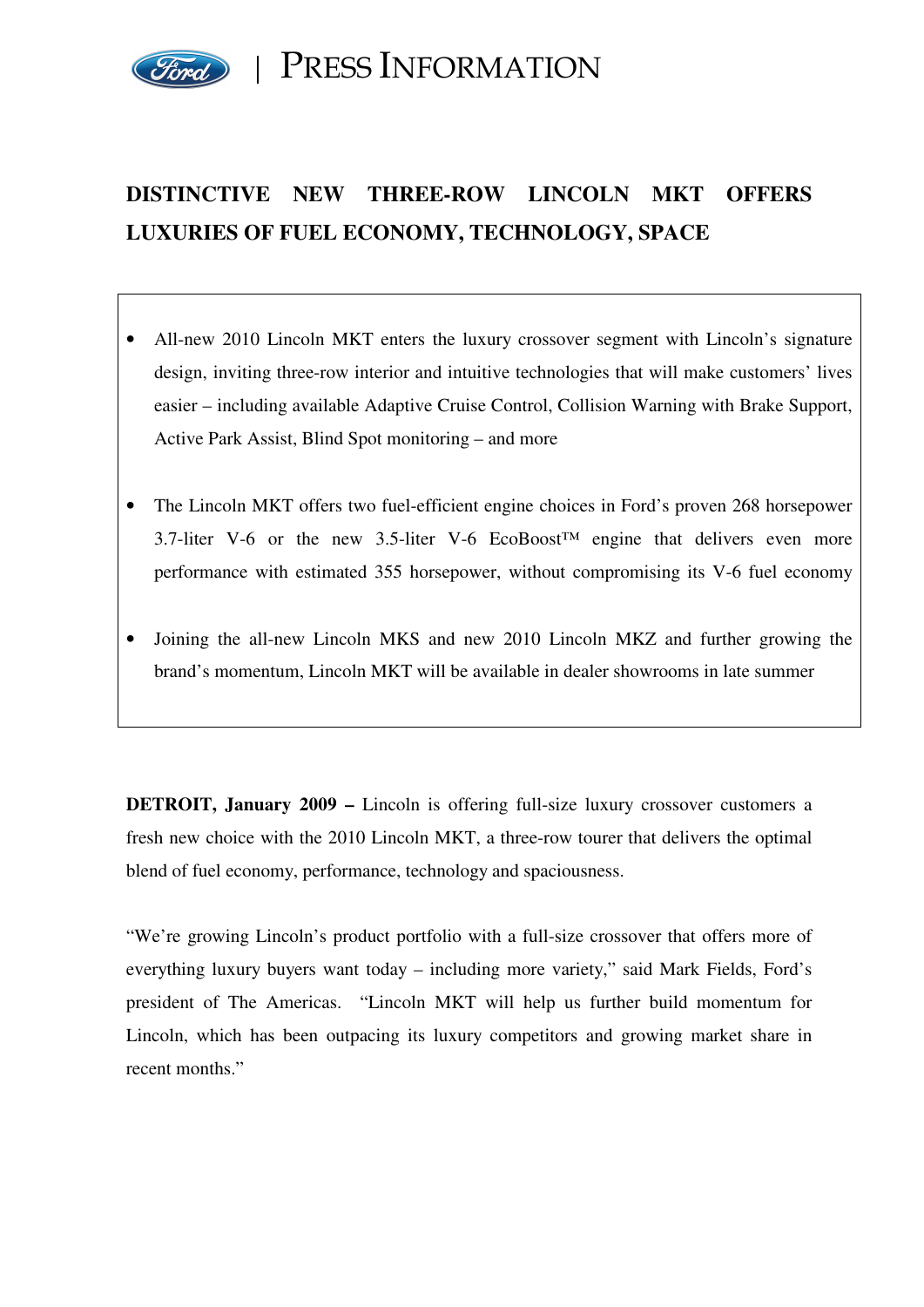The all-new 2010 Lincoln MKT is larger than the two-row Lincoln MKX mid-size premium crossover and joins the sumptuous and sporty Lincoln MKS luxury sedan launched in 2008 and the new Lincoln MKZ sedan that hits the market in spring.

Standard on every Lincoln MKT is the brand's signature design – complete with a split waterfall grille, a beveled chamfer along the vehicle's shoulder line, a flowing cantrail that frames the greenhouse and full-width horizontal taillamps that span the subtly curved weight-saving magnesium liftgate that adds visual character while protecting generous rear cargo space.

Precision Lincoln MKT craftsmanship is reflected in world-class panel margins, and in the high tactile quality of interior surfaces and trim.

Inside, high-quality materials and precision-stitched craftsmanship are evident on every surface – from the leather-trimmed seating surfaces and floating armrests to the optional flow-through second- row center console and jewel-like acrylic instrument cluster with LED white lighting.

Beyond that, customers can choose how to best specify Lincoln MKT, which offers:

- Customers' choice of a standard fixed glass Panoramic Vista Roof™ with powerassisted front and rear sunshades – or the available Power Panoramic Vista<sup>TM</sup> roof
- Either six- or seven-passenger variations with two different second-row seating configurations. A standard 60/ 40 split folding rear bench seat features heated outboard seating positions. Power "fold and tumble" bucket seats, with heating, cooling and power-assisted lumbar adjustment are also available. A rear console-mounted fivequart-capacity refrigerator is available in the individual bucket seating configuration
- Second-row footrests and an available dual headrest Family Entertainment System with twin 7-inch DVD playback screens offering individual or simultaneous programming
- A litany of exterior paint colors, including Ingot Silver Clearcoat Metallic, Tuxedo Black Clearcoat Metallic, Red Candy Tint Clearcoat Metallic, Cinnamon Clearcoat Metallic, Steel Blue Clearcoat Metallic, Gold Leaf Clearcoat Metallic, Sterling Grey Clearcoat Metallic and White Platinum Tri-Coat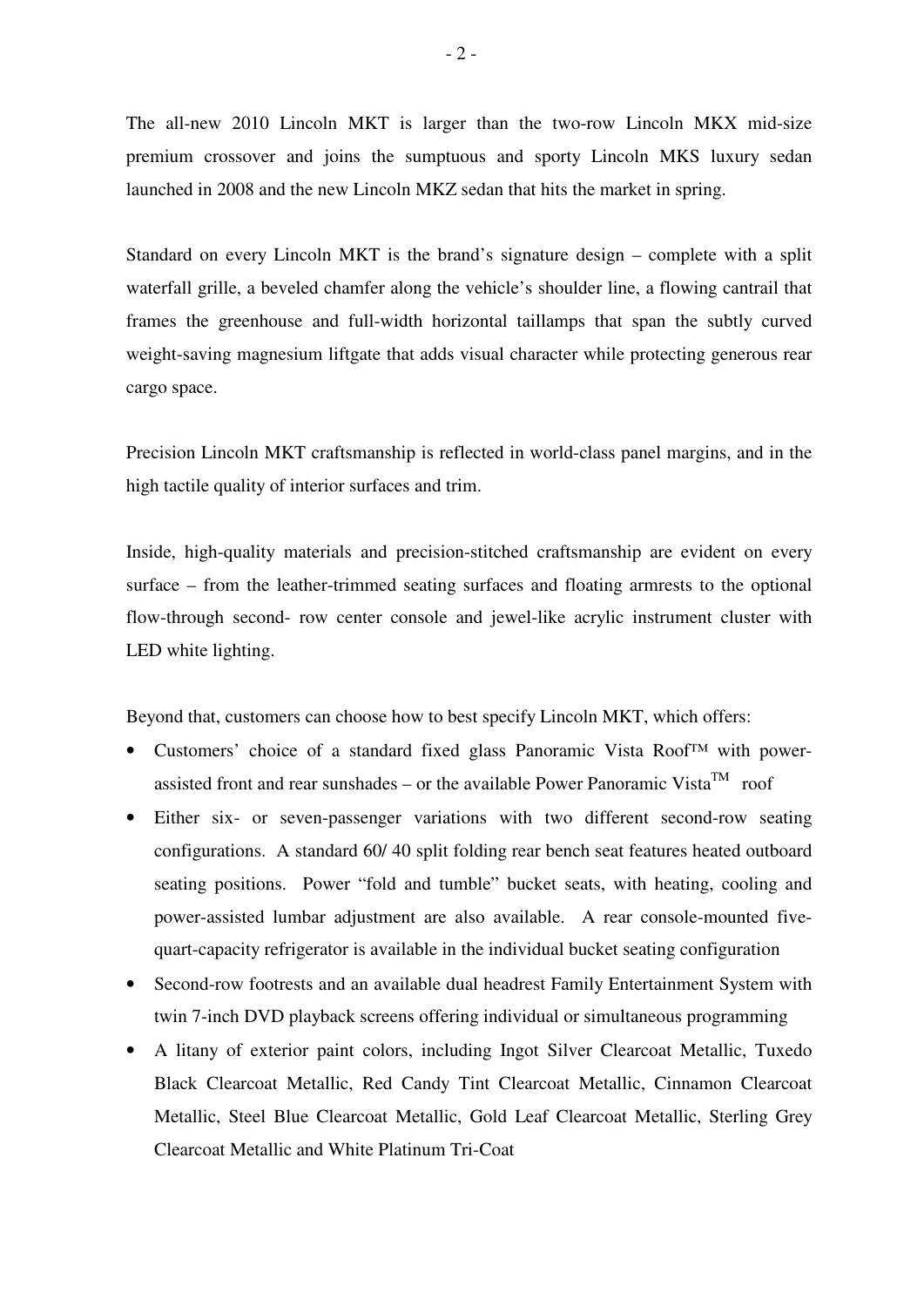#### **Balancing power and efficiency**

Fuel-efficiency also comes standard on the Lincoln MKT – and customers have a choice of two powerful yet practical V-6 engines.

A 3.7-liter, 24-valve variation of the award-winning Duratec engine family is standard. Delivering an expected 268 horsepower at 6,500 RPM and 267 lb.-ft. of torque at 4,250 RPM, this engine has been tuned to provide brisk acceleration and smooth power delivery with best-in-class noise, vibration and harshness (NVH) control.

A two-speed fuel pump and Aggressive Deceleration Fuel Shut-Off (ADFSO), combined with optimized transmission and final drive gearing, are designed to help this engine to deliver segment-leading fuel economy of an estimated 24 mpg highway, besting both the Acura MDX and Audi Q7 by 4 mpg..

For even more performance driving feel, Lincoln MKT also offers a 3.5-liter twinturbocharged EcoBoost V-6. This engine provides the power of a normally-aspirated V-8 with V-6 fuel economy. This advanced engine delivers a class-leading estimated 355 horsepower at 5,700 RPM, while generating 350 lb.-ft. of torque at 3,500 RPM.

EcoBoost is a global Ford strategy to deliver the power that customers want, combined with the fuel economy that they need. Combining gasoline direct injection with twin turbochargers and a smaller-displacement engine, EcoBoost can match the power output of larger, naturally aspirated engines while yielding torque and fuel economy gains.

Pressurized direct injection helps eliminate the "turbo lag" associated with earlier turbocharged engines. And even with the additional horsepower, fuel economy is optimized by an increased compression ratio, enabled by air-charged cooling and sophisticated knock controls.

Lincoln MKT is equipped with a six-speed SelectShift<sup>®</sup> automatic transmission. This advanced gearbox offers the driver a choice between fully automatic operation and manual control.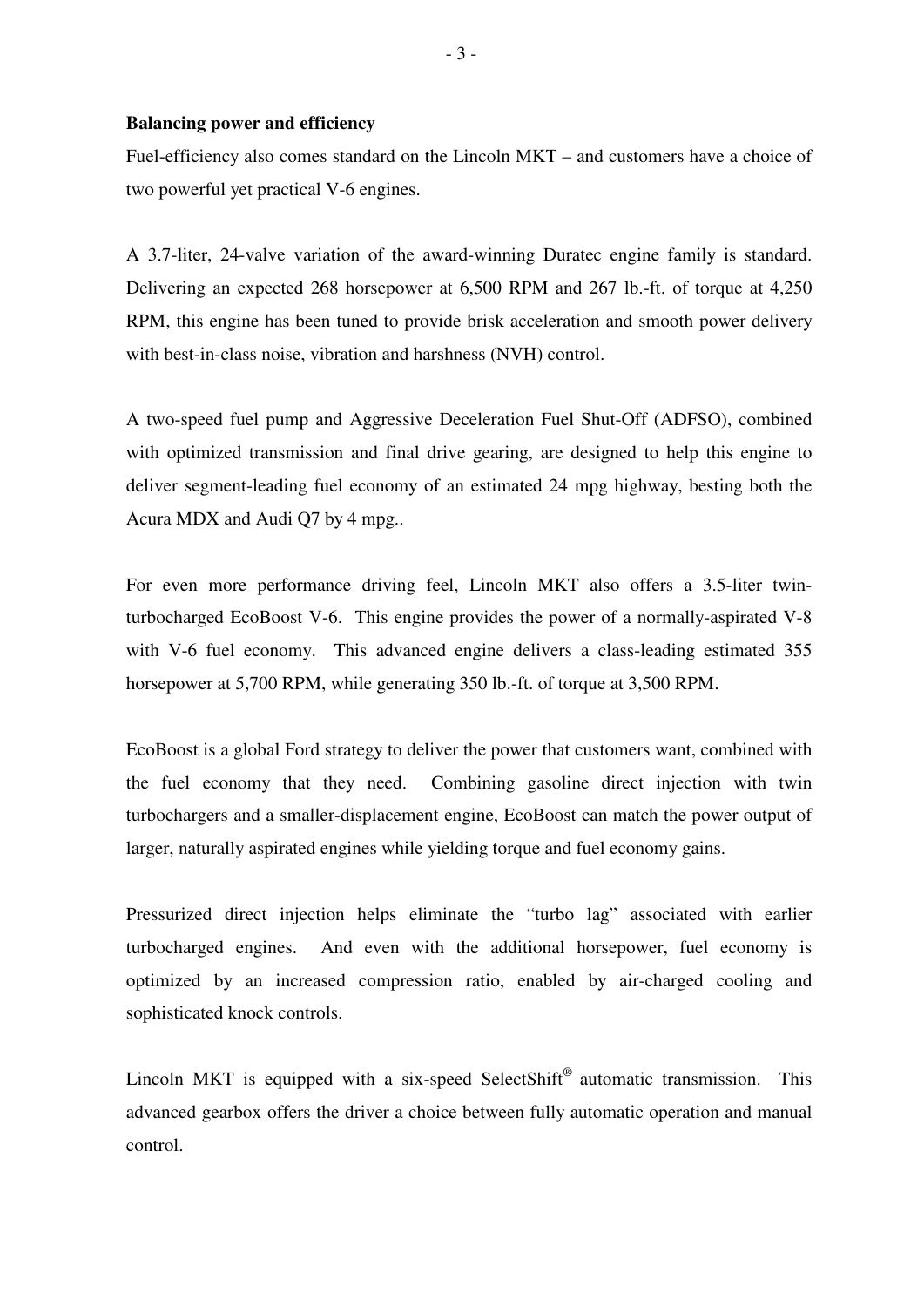In addition, paddle shifters are integrated into the steering wheel spokes. Intuitive to operate, a squeeze back on either paddle will deliver an upshift, while a gentle push forward on either paddle will induce a "matched-rev" downshift.

This capability makes the Lincoln MKT driving experience sporty, yet smooth. Unlike other competitive transmissions, SelectShift won't "second guess" the driver with an override shift. With SelectShift, manual control is truly manually controlled.

All-wheel-drive is optional in the Lincoln MKT with the standard 3.7-liter V-6. The AWD option enhances the vehicle's capability in a variety of weather conditions. The sophisticated AWD system is fully automatic, using an advanced array of internal electromechanical clutches to efficiently distribute torque between front and rear wheels as needed. AWD is standard in the Lincoln MKT with the EcoBoost 3.5-liter V-6.

## **Quiet, confident motoring**

"The Lincoln MKT strikes the optimum balance between capable and driver-engaging handling, while simultaneously delivering a smooth quiet ride in all three rows," said Chief Engineer Ron Heiser. "It combines a luxury touring experience with an agile ride and available Class III towing strength, as well."

Key elements of Lincoln MKT suspension development and tuning included minimizing front end lift on acceleration, offering stable and engaging steering and handling characteristics that provide confidence to all drivers, all while delivering a luxurious ride quality consistent with Lincoln brand character.

A new rear suspension system features a "one for one" shock absorber ratio. The resulting linear response gave the engineering team a stable base line for suspension tuning, allowing the team to deliver a better balance between responsive handling and control as well as a smooth ride. It also improves rear suspension isolation and enables the use of 20-inch wheels.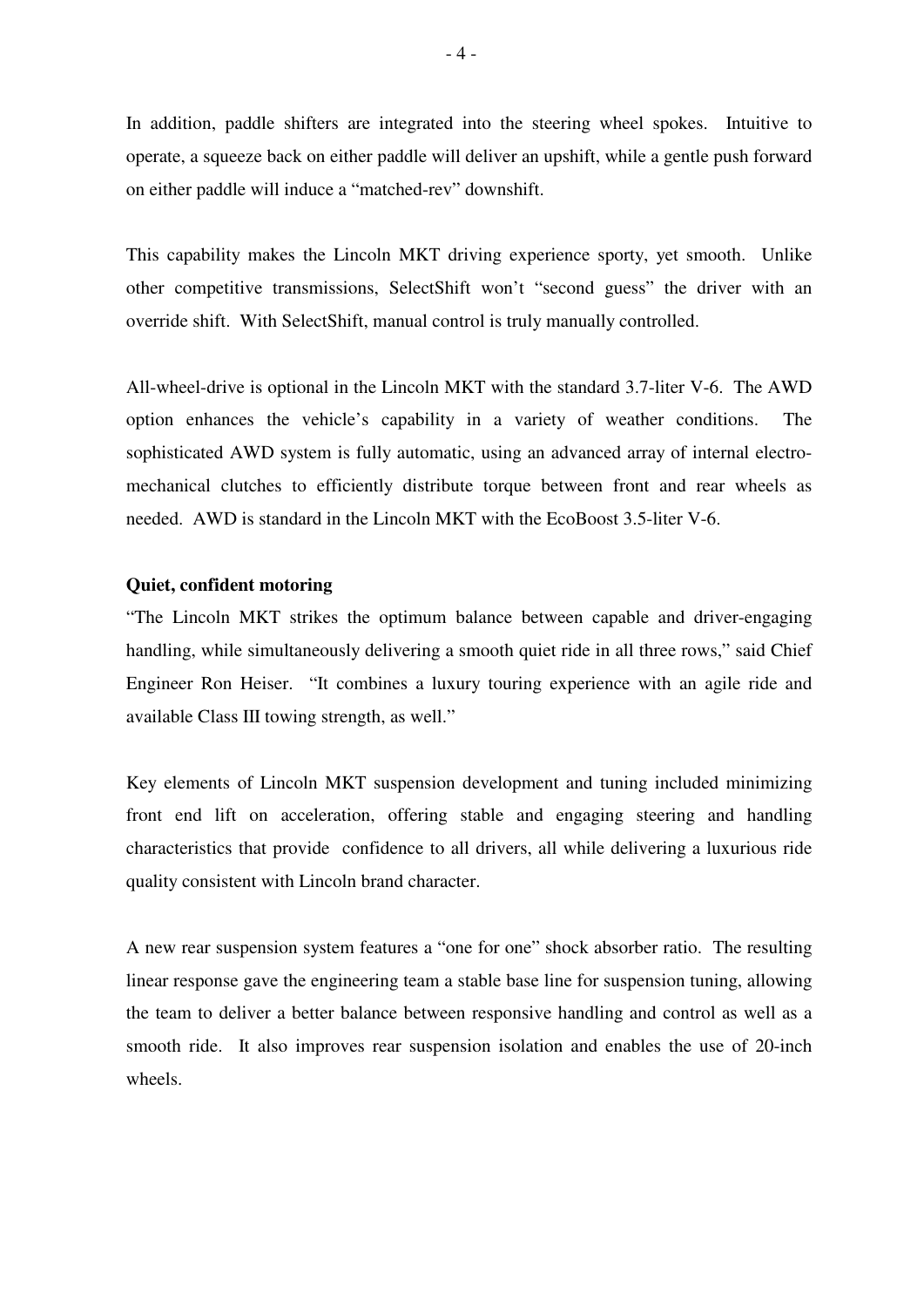Lincoln MKT delivers a new level of quiet confidence that delivers best-in-class levels of NVH control. Virtual modeling and wind tunnel tests helped engineers optimize the vehicle, influencing everything from side view mirror placement and special sound deadening in the bulkhead to extensive exhaust system isolation and the inclusion of both an acoustic windshield and dual-layer front side glass to specifically reduce A-pillar wind noise.

On the 3.5 EcoBoost V-6 equipped versions, engineers directed additional effort to minimizing induction noise, while still providing a rewarding aural cadence to Lincoln MKT acceleration.

### **Premium innovations**

Lincoln MKT delivers abundant technologies aimed at making life luxurious for both the driver and three rows of passengers. A holistic approach was used to develop these amenities, where ease of use and intuitive operation were key objectives. Nowhere is this focus more apparent than with Active Park Assist.

Lincoln MKT with EcoBoost features advanced Electronic Power Assisted Steering (EPAS), which enables the optional Active Park Assist. This innovative Lincoln-exclusive technology employs an ultrasonic-based sensing system, as opposed to video camera-reliant competitive offerings, making hands-free parallel parking a breeze.

Active Park Assist works at the touch of a button, requiring less driver programming, reducing the risk of selecting an inappropriately sized parking space, detecting edges of adjacent objects to calculate optimized trajectory and "steering" the Lincoln MKT while coaching the driver through conventional throttle and braking inputs.

In addition to completing a parking maneuver quickly, Active Park Assist is also the first system to operate in uphill parking situations, unlike competitive systems on the market.

Additional Lincoln MKT customer convenience features include: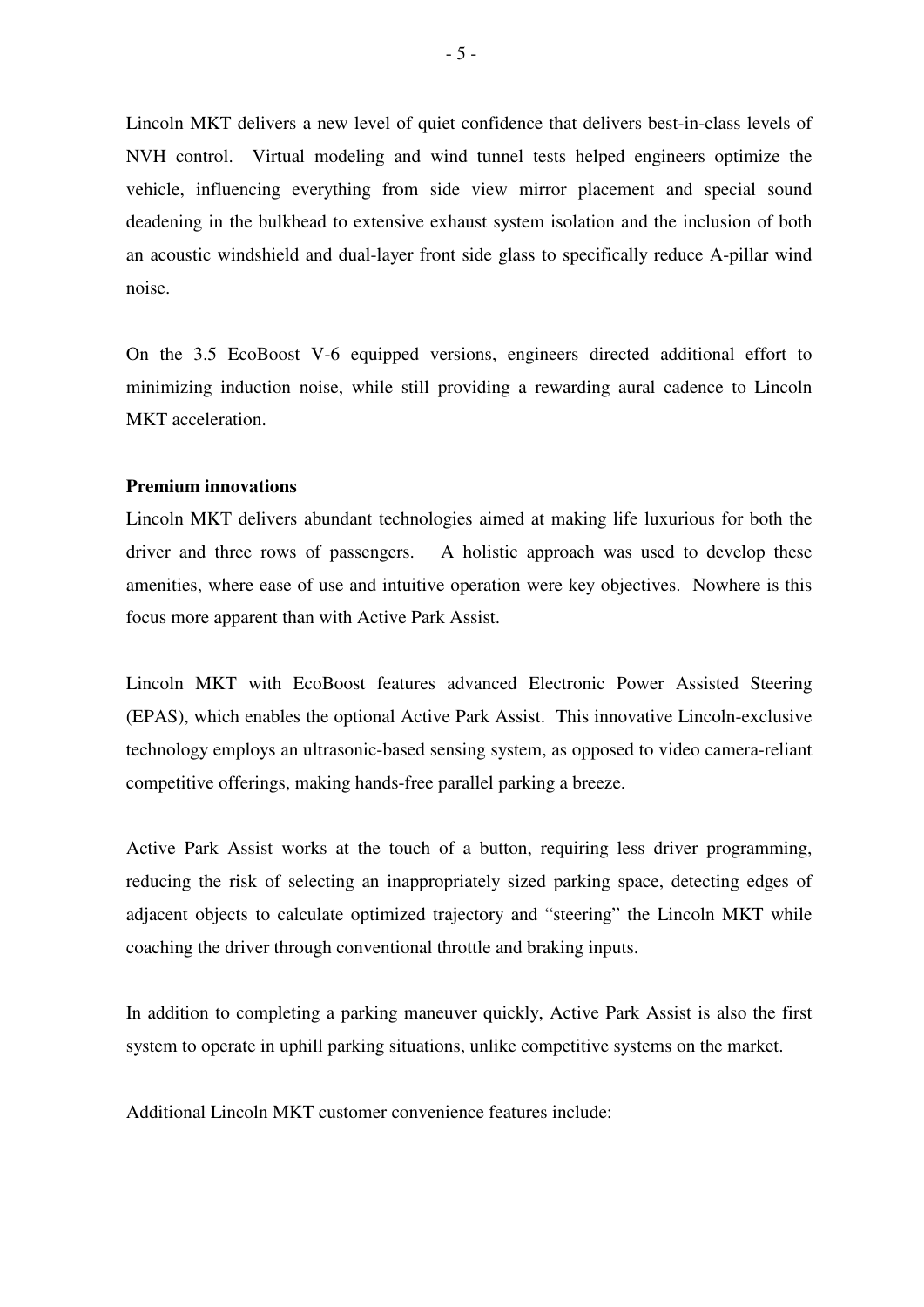**Adaptive Cruise Control (ACC)** allows the driver to set and maintain vehicle speed, while radar monitors traffic ahead of the Lincoln MKT. This optional system automatically adjusts speed and slows the vehicle to maintain the set distance behind traffic ahead.

**Intelligent Access with Push Button Start** allows the driver to enter the Lincoln MKT and start the engine without using the key. Entry is made easier as drivers simply carry the special fob as they approach the vehicle and start the engine by pushing a button.

**SecuriCode™ Keyless Entry Keypad** allows access to Lincoln MKT by unlocking the driver's door by entering a pre-set five-digit code in the flush-mounted, backlit keypad integrated into the B-pillar.

**Adaptive Headlamps with Standard High-Intensity Discharge (HID) Lamps** enhance nighttime visibility. Sensors monitor Lincoln MKT speed and steering wheel input to engage headlamp movement to increase the driver's field of vision.

**Auto High Beams** coupled with Adaptive Headlamps enhance nighttime visibility by switching to high intensity when no other vehicles are in range.

**Rain-Sensing Wipers** use an optical sensing system to gauge precipitation and automatically activate and adjust the wipers.

**EasyFuel™ Capless Fuel-Filler System** self seals when refueling is complete.

**MyKey™** allows parent or other concerned owners to restrict certain Lincoln MKT features when in the hands of a MyKey driver.

MyKey encourages safety belt usage, provides earlier low fuel warnings, engages applicable driver aid systems and sounds speed chimes at preset levels while limiting audio system volume and top vehicle speed.

**Blind Spot Information System (BLIS<sup>TM</sup>)** comes into play when a turn signal is activated. A radar sensor on the outboard rear quarter panel monitors the traditional blind spot area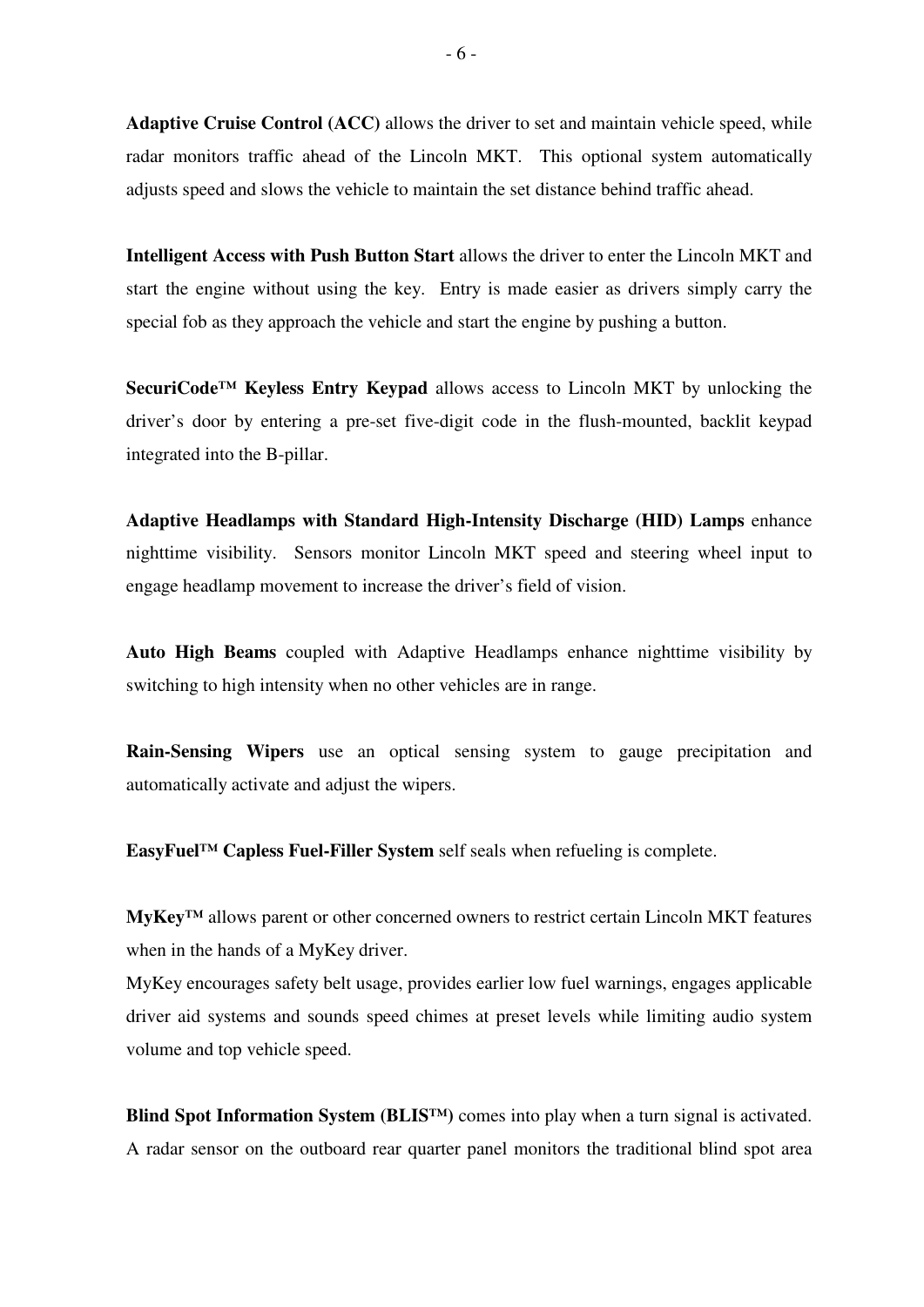and can notify the driver with a warning indicator light in the corresponding side view mirror if the sensors in this optional system detect a vehicle in the blind spot.

**Cross Traffic Alert** uses BLIS sensors to help detect traffic when backing out of a parking space. When the vehicle is in reverse and it senses traffic, mirror warning lights illuminate and audible signals sound.

**Spotter Mirrors** add secondary convex spotter mirror panels in the top outer corner of the side view mirrors, specifically oriented to reflect objects often lost in a driver's blind spot.

**Reverse Camera System**, a standard Lincoln MKT feature, uses the centerstack-mounted touch/ navigation screen for projection and activates upon reverse gear engagement.

**Lincoln SYNC™** is standard on Lincoln MKT. This award-winning voice activated communications and entertainment system developed by Ford and Microsoft fully integrates Bluetooth® -enabled mobile phones and digital media players into the vehicle.

SYNC incorporates 911 Assist, which can notify a local 911 emergency operator in the event of an air bag deployment incident. SYNC Vehicle Health Report feature can keep the driver notified of scheduled maintenance, service intervals and vehicle system health information.

Lincoln MKT is offered with two audio technology choices. Standard is an AM/FM In-Dash Single CD/DVD/MP3 capable unit with 10 speakers, SIRIUS<sup>®</sup> Satellite Radio with six-month prepaid subscription, an auxiliary input jack and a USB port.

The available Navigation Package includes an internal hard-drive for map and point-ofinterest information storage, THX  $II^{\circledR}$  Certified 5.1 Surround Audio System with 14 strategically aimed Premium Audio speakers.

A unique new technology, making its debut in the Lincoln MKT audio upgrade package, is Neural Surround significantly improving the surround sound experience from compressed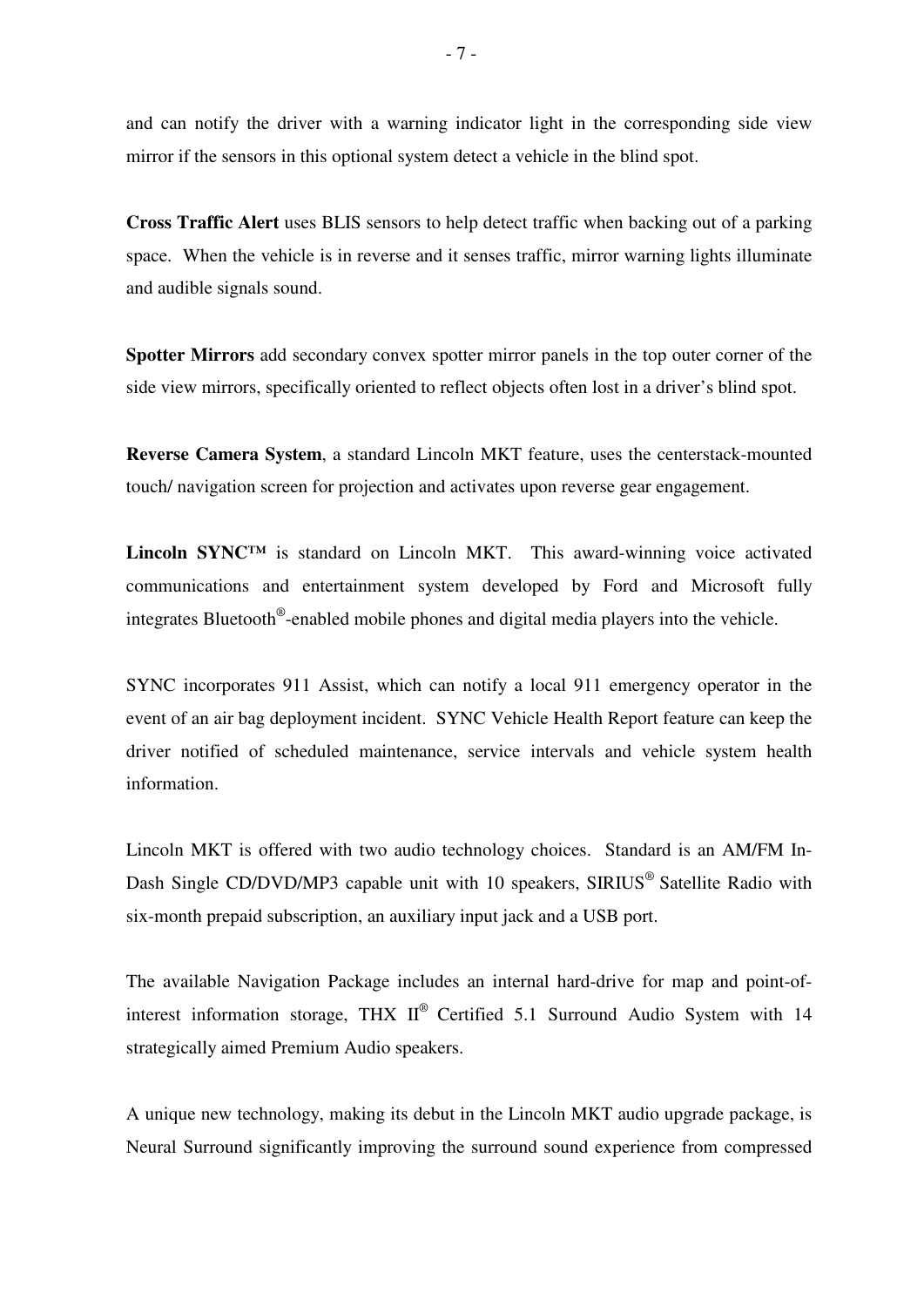digital music formats. In addition, a SIRIUS Travel Link™ prepaid subscription is included with the Navigation Package providing coast-to-coast weather data, forecasts, fuel prices, sports scores, movie listings and more.

The available Navigation Package also enables the driver to display personal photos on the centerstack-mounted touchscreen. The system can store and display up to 32 photos, sized 1.5MB or less. The home screen can be personalized, by display or desired information or photos in one, tow or three panel views.

Both systems feature an internal Jukebox hard drive for storage of up to 150 hours of recorded audio entertainment. Users can browse the Jukebox via touch screen or voice control. Gracenote<sup>®</sup> technology will display the CD cover when a selected track is playing.

#### **Technology under the skin**

"The new Lincoln MKT brings together a compelling package of active and passive safety features that work to help protect its passengers," said Stephen Kozak, safety engineering chief.

The Lincoln MKT features a new technology aimed at helping make driving safer.

**Collision Warning with Brake Support**, enabled by Adaptive Cruise Control, provides the driver with a "heads-up" display that flashes on the windshield when the system senses slower moving traffic ahead. If the driver doesn't respond, the system will pre-charge the brakes to prepare the vehicle for a more aggressive stop.

The Lincoln MKT also features an advanced structural safety system that combines octagonal front frame rails, tunnel rails, and support members that are designed to absorb and redirect crash forces away from the passenger compartment.

Lincoln MKT also features Side Protection And Cabin Enhancement (SPACE) Architecture incorporated to optimize side-impact occupant protection.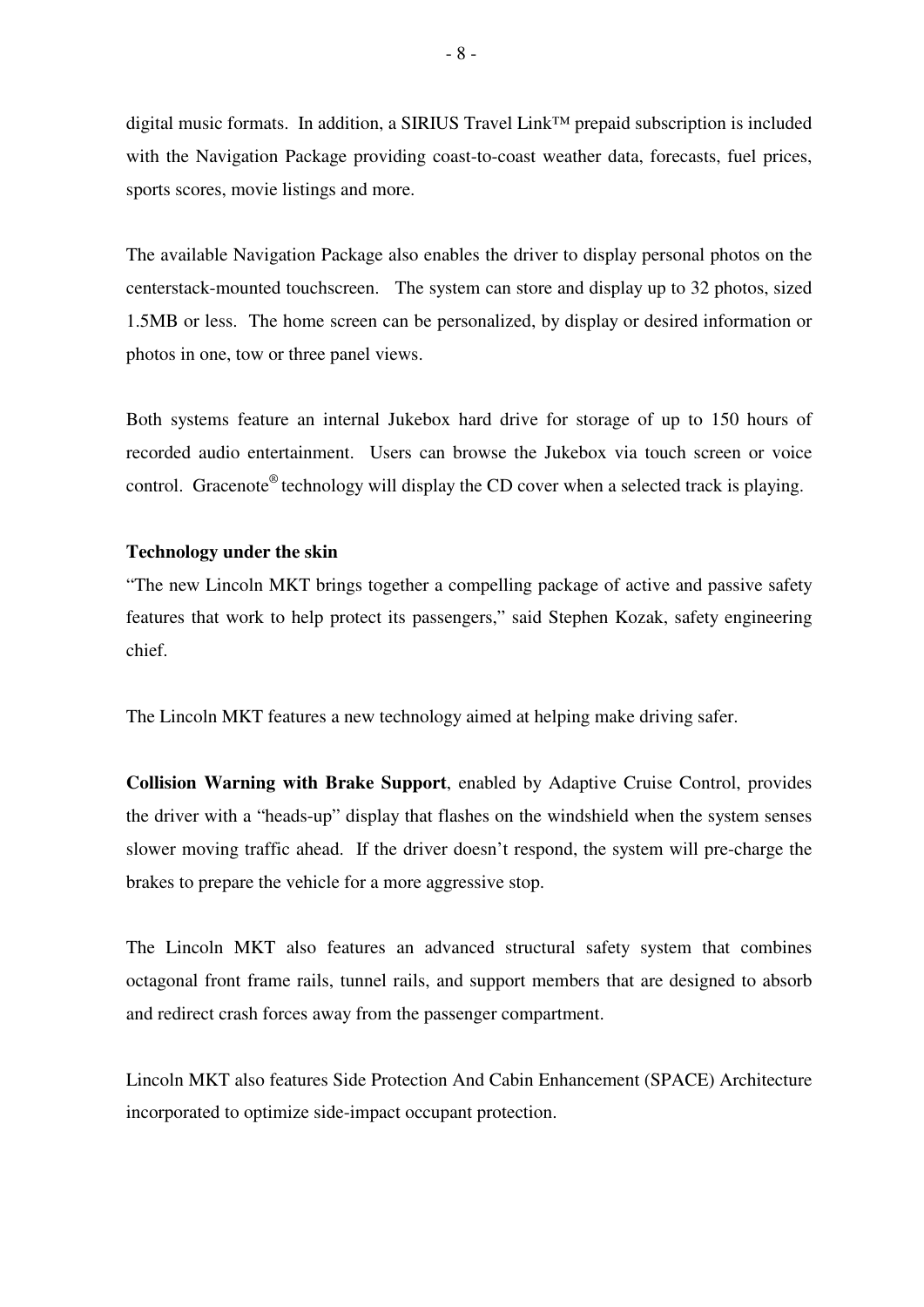The SPACE system integrates a hydroformed high strength steel tube embedded in the floor that runs the width of the vehicle from B-pillar to B-pillar and along the rocker panels to form a safety cage to help protect passengers in side impact incidents.

- 9 -

Lincoln MKT also features Ford's enhanced Personal Safety System, combining multiple technologies to tailor the air bag package and safety belt functions to the individual passenger and the accident circumstances. The system can identify variables, such as severity of the crash, weight of the individual passenger and safety belt usage to adjust air bag deployment force.

Additional Lincoln MKT safety technologies include:

**Safety Canopy™** is Ford's exclusive side impact protection system employing side curtain air bags to help protect front and outboard rear passengers in both rollover and side impact crashes.

Beltminder<sup>®</sup> reminder technology for driver and front seat passenger, persistently taking over after the initial safety belt signal stops chiming.

**SOS Post-Crash Alert System** automatically flashes the turn signal lamps and sounds the horn following deployment of an air bag or activation of a safety belt pretensioner.

"The Lincoln MKT is all about delivering more for customers – more choice, more premium features and technologies and even more luxury for people in all three rows," Fields said.

The Lincoln MKT will be built at Ford's Oakville Assembly Complex in Ontario, Canada, and will be in dealer showrooms in late summer.